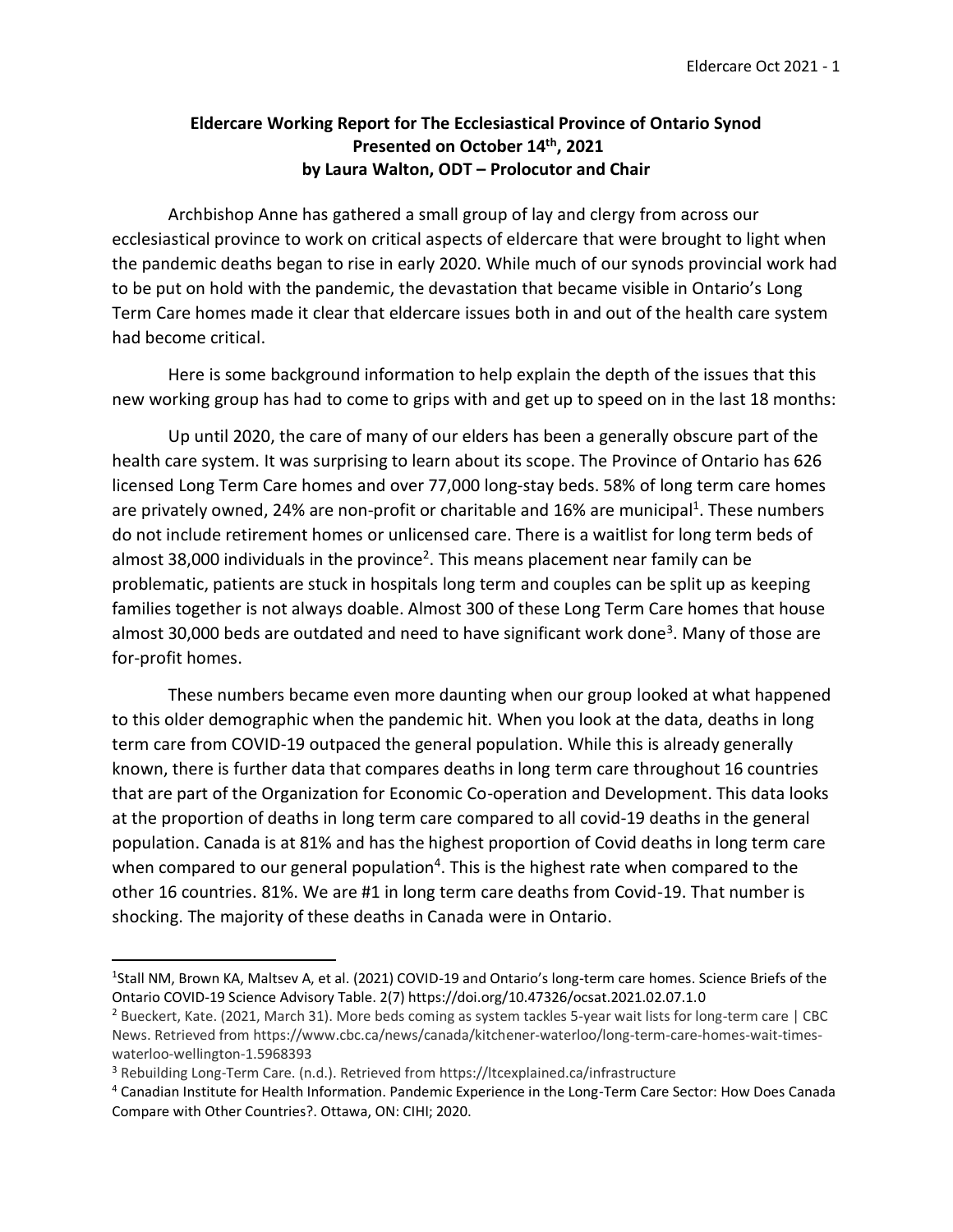So, what do we do with these numbers? The working group began to analyze how we can best support the elderly and caregivers in our province. The statistics are all about what happens in the healthcare system, but we also have to include the many who are outside of it as well. We realized that we need to do something concrete to address the issues of not only poor care in our long term homes but also address the issues of abuse, neglect and loneliness that is found outside of them as well.

While advocacy is always an important part of our church, eldercare is going to become more and more prevalent as a ministry need. The Ecclesiastical Province of Ontario's churches is home to over 700 congregations with over 600 clergy and 45000 people worshipping prepandemic in-person every Sunday<sup>5</sup>. These statistics show that there are active and busy parishes that are contributing in deeply meaningful ways to our communities. However, as active as they are, many congregations are made up of seniors who are doing ministry and others who are no longer able. This growing demographic will need more and more support as the numbers climb. How do we as a Church, support them especially when they are no longer active in parish and diocesan life? The demographics show an ageing church population, so we have to shift and change to meet those needs. That significant group of elders in our communities should be part of our pastoral focus if they aren't already.

It is important to see the reality that these numbers represent, we are not a dying church. We are one that is redefining our ministries. Our working group wants to help shift the mindset, so senior's ministry is present and that includes support, resources and advocacy. It means that no matter what is at the forefront of the news cycle, how many outreach ministries the church offers, the need for eldercare within our parishes and our communities needs to be a central piece of diocesan and parish life and become a constant. Each ministry is important in and of itself.

Finding out what was needed was the group starting point. As with many of the issues in the world, the news cycle often dictates focus. The work of this group stalled once the news cycle on the Long Term Care issues slowed down. The shock wore off and the news stories moved on. We were left with interspersed input from our 7 Diocese and unsure of where to even begin to tackle what felt like an overwhelming problem. After many conversations and frustrations, we have begun the process of tackling this multifaceted issue by beginning to create resources and looking at advocacy.

Our group sent out a letter out in the spring requesting diocesan input. What we got back was limited but all of it was helpful. The responses were from seniors, long term care workers, nurses, lawyers, priests, caregivers, chaplains and parish committees. They said they wanted resources for seniors and caregivers, parish support for those who were not able to attend church, the ability to understand reporting guidelines when it came to abuse and the

<sup>5</sup> 2017 Statistical Report Anglican Church of Canada. (2019. December 18) https://www.anglican.ca/wpcontent/uploads/2017-ACC-Stats.pdf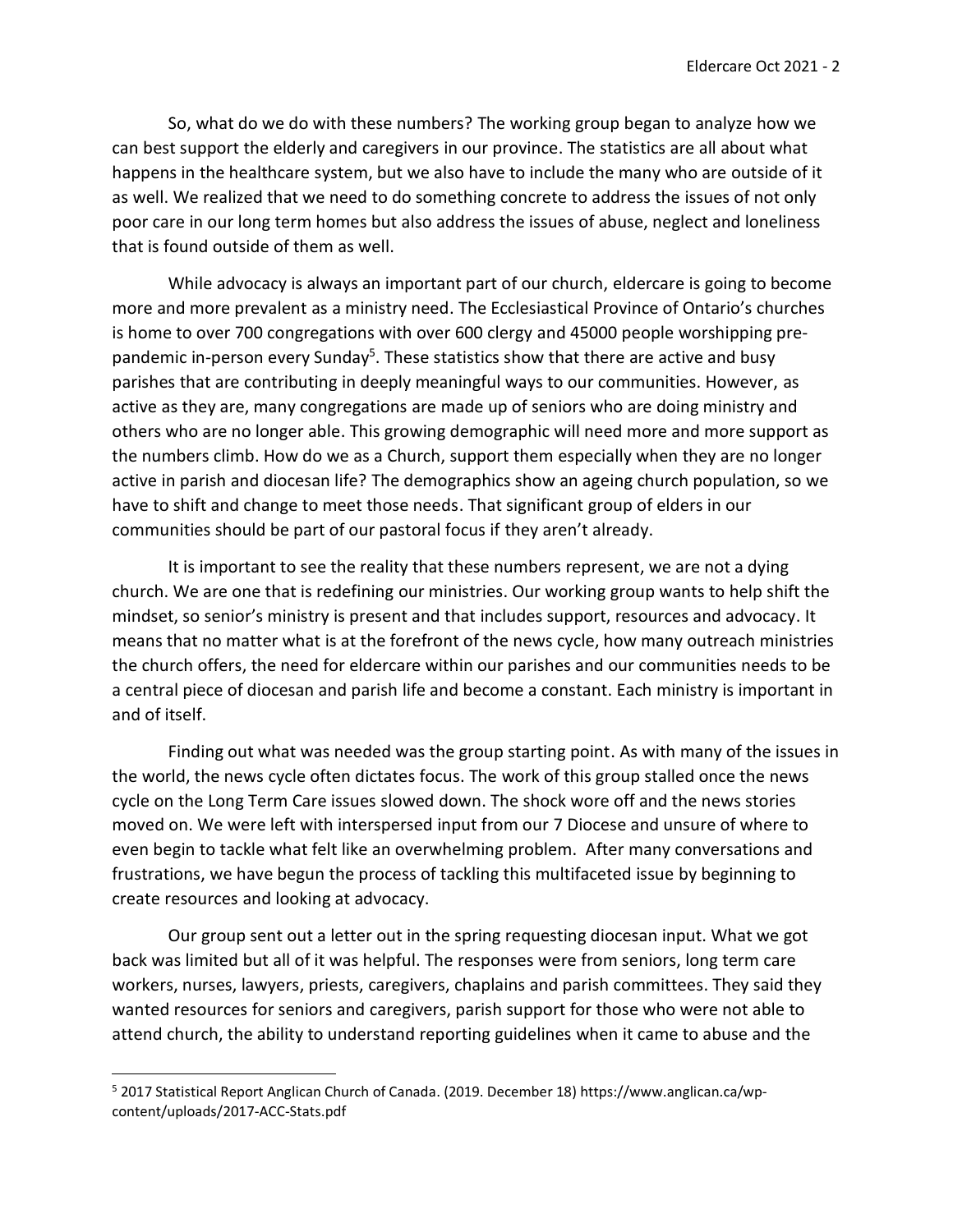need for care. People also wanted to learn about advocacy. Many stated that there needs to be a way to have our Provincial voice heard on the issue of halting for-profit long term care homes. This is backed by studies showing that with 58% of care homes being privately owned there are care issues there. Multiple studies show that the infection rate is higher than in not-for-profit, as are deaths<sup>6</sup>. There are fewer staff, lower wages, less infection control and reduced care in many of them.

With this in mind, we are taking a two-pronged approach as we start our work. Our first work will be in the area of resources. We hope to have a representative from each Diocese who will make it their priority to be the link between the provincial working group and their home diocese. They will help us research what is already in place and the gaps in each area. We do not want to reinvent the wheel. They will also make sure that when resources are ready, they get to where they need to be in the diocese. There is nothing worse than having resources that then sit unread and are under-utilized.

These resources will be centralized on the Provincial website making them easy to find and not just be links to sites and information. We hope it will be programs, assistance and community that will interact. We have had offers from parishes that already have programs in place such as [St. Clements](https://stclements-church.org/seniors/) in Toronto and we are hoping to work with their Diocesan committee on Senior's ministry. We have also recently been approached by [Advocacy Centre](http://www.advocacycentreelderly.org/)  [for the Elderly](http://www.advocacycentreelderly.org/) (also known as ACE). They are a legal advocacy group for seniors and want to work with us to build support as we move the resources into place. We are pleasantly surprised that so many are looking to build a wider team in both the diocesan and secular world creating a support system that goes from the most basic of parish involvement right up to the government level of advocacy. With these resources in place, we can then move on to working on advocacy and pushing for change in the system. One area of our work will blend with the second.

While all this is in the works, we need help. We are a small volunteer group that needs commitment from our provincial synod members to make this work happen and put it to good use. This group was created when the need to address seniors' issues became clear but simply having us meet without the work going somewhere is just a make-work project. We need buyin from all levels of the ecclesiastical province. For many of you, it will simply be that you agree to pass on an email, resource or information as needed, but we also need a rep from each Diocese to take a more active role in the work. Someone willing to connect with the core working group, help with research and also be the link between province and diocese. If this is something you are interested in, please be in touch with me. This link is important to our next steps.

<sup>6</sup> Stall NM, Brown KA, Maltsev A, et al. (2021) COVID-19 and Ontario's long-term care homes. Science Briefs of the Ontario COVID-19 Science Advisory Table. 2(7[\) https://doi.org/10.47326/ocsat.2021.02.07.1.0](https://doi.org/10.47326/ocsat.2021.02.07.1.0)